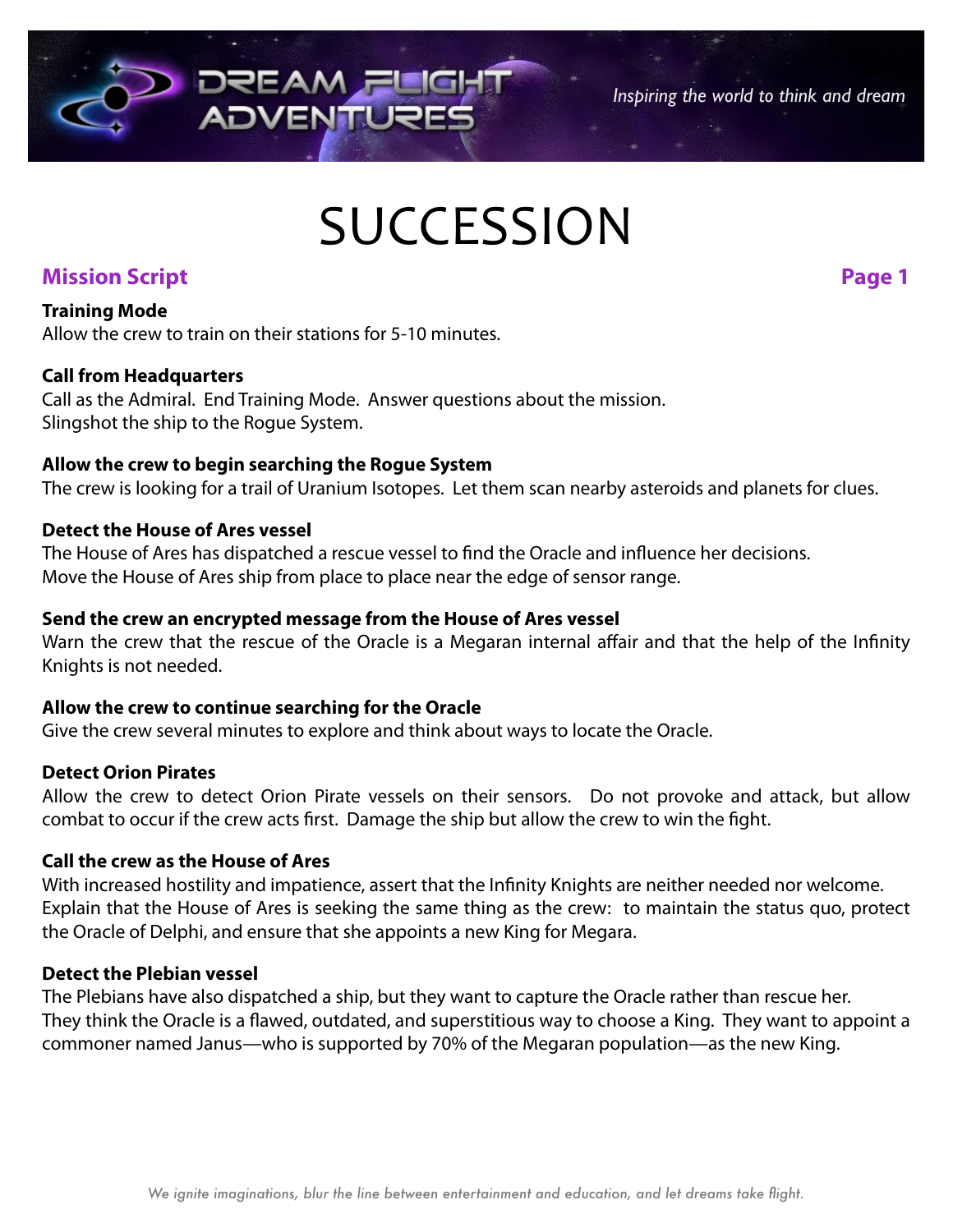# **SUCCESSION**

# **Mission Script Page 2**

*Inspiring the world to think and dream*

#### **Call the crew as the Plebian vessel**

Ask for the crew's help and propose that they work together. Explain the Plebian situation, including Janus's widespread support, the outdated traditions of the Oracle, and the fact that only people from the five Noble Houses are ever appointed as Kings, suggesting that the system is a sham.

This presents a dilemma, as the crew's orders warn them against the threat of the Plebians.

#### **Pirates attack the House of Ares vessel**

Begin a battle between the House of Ares vessel and an Orion Pirate ship near or beyond the edge of sensor range. Damage the House of Ares ship but do not let it get destroyed.

#### **Send a distress call as the House of Ares vessel**

Contact the crew via mail, call, or both as the House of Ares vessel and request immediate assistance against the Orion Pirates.

#### **The Plebians rejoice**

Express the Plebians' delight at the House of Ares' misfortune. If the crew is hesitant about saving the House of Ares, subtly encourage the ship (as the Plebian vessel) to ignore their higher ethical code and let the Pirates destroy the House of Ares ship.

### **The crew saves the House of Ares vessel from the Pirate attack**

**DREAM**<sub>F</sub>I

**ADVENTU** 

The crew should decide to "take the high road" and save the House of Ares vessel.

If the crew chooses not to save them even after repeated requests for help and subtle prompts from the Plebians, this warrants a failure scenario. Cause the Pirates to attack the crew, damaging the ship to the point of triggering the emergency portal back to Infinity Knights headquarters. Allow the crew to rethink the decision before turning back the clock and letting them try again.

## **Call the crew as the Plebians in outrage**

Show shock, frustration, and anger at the crew for helping the House of Ares ship. Refuse to help the crew. At this point the relationship between the Plebians and the crew is clearly hostile.

## **Call the crew as the House of Ares ship and thank them for the rescue**

Thank the crew for the rescue and propose cooperation. Share information indicating that the Oracle is located on Rogue VII and offer to rescue her together.

# **The Crew and House of Ares ship travel to Rogue VII together**

The House of Ares vessel leads the way to Rogue VII, avoiding pirates along the way. The Plebians follow from a distance.